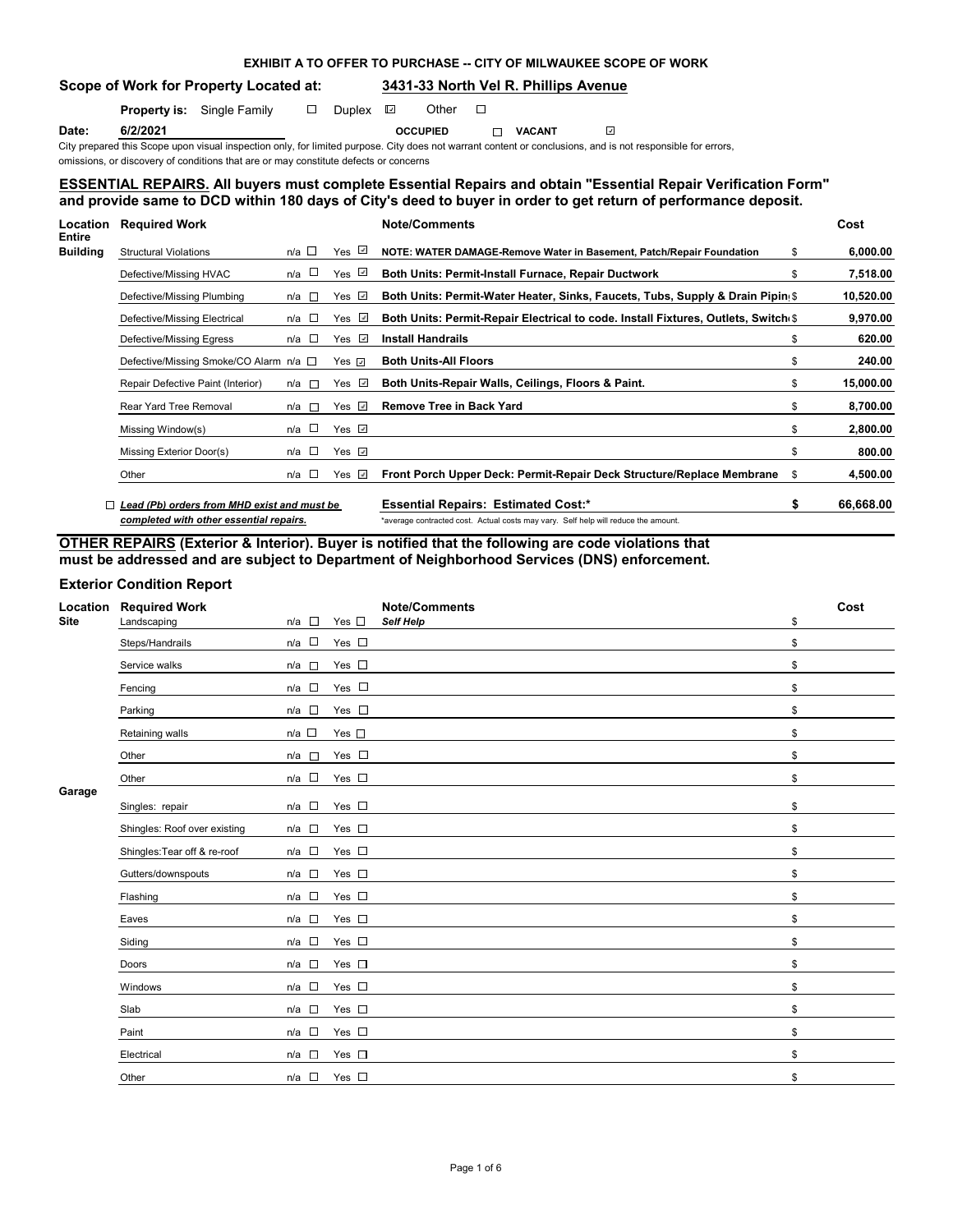# **Porches**

| Porches      |                              |                 |               |                                                 |              |
|--------------|------------------------------|-----------------|---------------|-------------------------------------------------|--------------|
|              | Roof                         | $n/a$ $\square$ | Yes $\square$ |                                                 | \$           |
|              | Deck-upper                   | $n/a$ $\square$ | Yes V         | <b>Permit-See Essential Repairs</b>             | \$           |
|              | Deck--lower                  | $n/a$ $\square$ | Yes $\square$ |                                                 | \$           |
|              | Steps/handrails              | $n/a$ $\square$ | Yes v         |                                                 | \$           |
|              | Ceiling                      | $n/a$ $\square$ | Yes $\square$ |                                                 | \$           |
|              | Guardrails                   | $n/a$ $\square$ | Yes v         | <b>Resecure and Repair Upper Deck Handrails</b> | \$<br>500.00 |
|              | Structural                   | $n/a$ $\square$ | Yes $\square$ |                                                 | \$           |
|              | Paint                        | $n/a$ $\square$ | Yes Z         |                                                 | \$<br>700.00 |
|              | Other                        | $n/a$ $\square$ | Yes $\square$ |                                                 | \$           |
| <b>House</b> | Chimney                      | $n/a$ $\square$ | Yes $\square$ |                                                 | \$           |
|              | Shingles: repair             | $n/a$ $\square$ | Yes $\square$ |                                                 | \$           |
|              | Shingles: Roof over existing | $n/a$ $\Box$    | Yes $\square$ |                                                 | \$           |
|              | Shingles: Tear off & re-roof | $n/a$ $\square$ | Yes $\square$ |                                                 | \$           |
|              | Gutters/downspouts           | $n/a$ $\square$ | Yes $\square$ |                                                 | \$           |
|              | Flashing                     | $n/a$ $\square$ | Yes v         | <b>Upper Front Window Bay Eave Flashing</b>     | \$<br>200.00 |
|              | Eaves                        | $n/a$ $\square$ | Yes $\square$ | <b>Upper Front Window Bay Fascia/Soffit</b>     | \$<br>130.00 |
|              | Siding                       | $n/a$ $\square$ | Yes $\square$ |                                                 | \$           |
|              | Storm Doors                  | $n/a$ $\square$ | Yes $\square$ |                                                 | \$           |
|              | Prime ("main") Doors         | $n/a$ $\square$ | Yes $\square$ |                                                 | \$           |
|              | Storm Windows                | $n/a$ $\square$ | Yes $\square$ |                                                 | \$           |
|              | Prime ("main") Windows       | $n/a$ $\square$ | Yes $\square$ |                                                 | \$           |
|              | Paint                        | $n/a$ $\square$ | Yes $\square$ |                                                 | \$           |
|              | Foundation                   | $n/a$ $\square$ | Yes v         | <b>See Essential Repairs</b>                    | \$           |
|              | Electrical                   | $n/a$ $\square$ | Yes $\square$ |                                                 | \$           |
|              | Other                        | $n/a$ $\square$ | Yes v         | <b>Tuckpoint Porch Masonry Columns</b>          | \$<br>670.00 |
|              | Other                        | $n/a$ $\square$ | Yes $\square$ |                                                 | \$           |
|              | Other                        | n/a $\square$   | Yes $\square$ |                                                 | \$           |
|              | Other                        | n/a $\square$   | Yes $\square$ |                                                 | \$           |

**Exterior: Estimated Cost:\* \$ 2,200.00**

\*average contracted cost. Actual costs may vary. Self help will reduce the amount.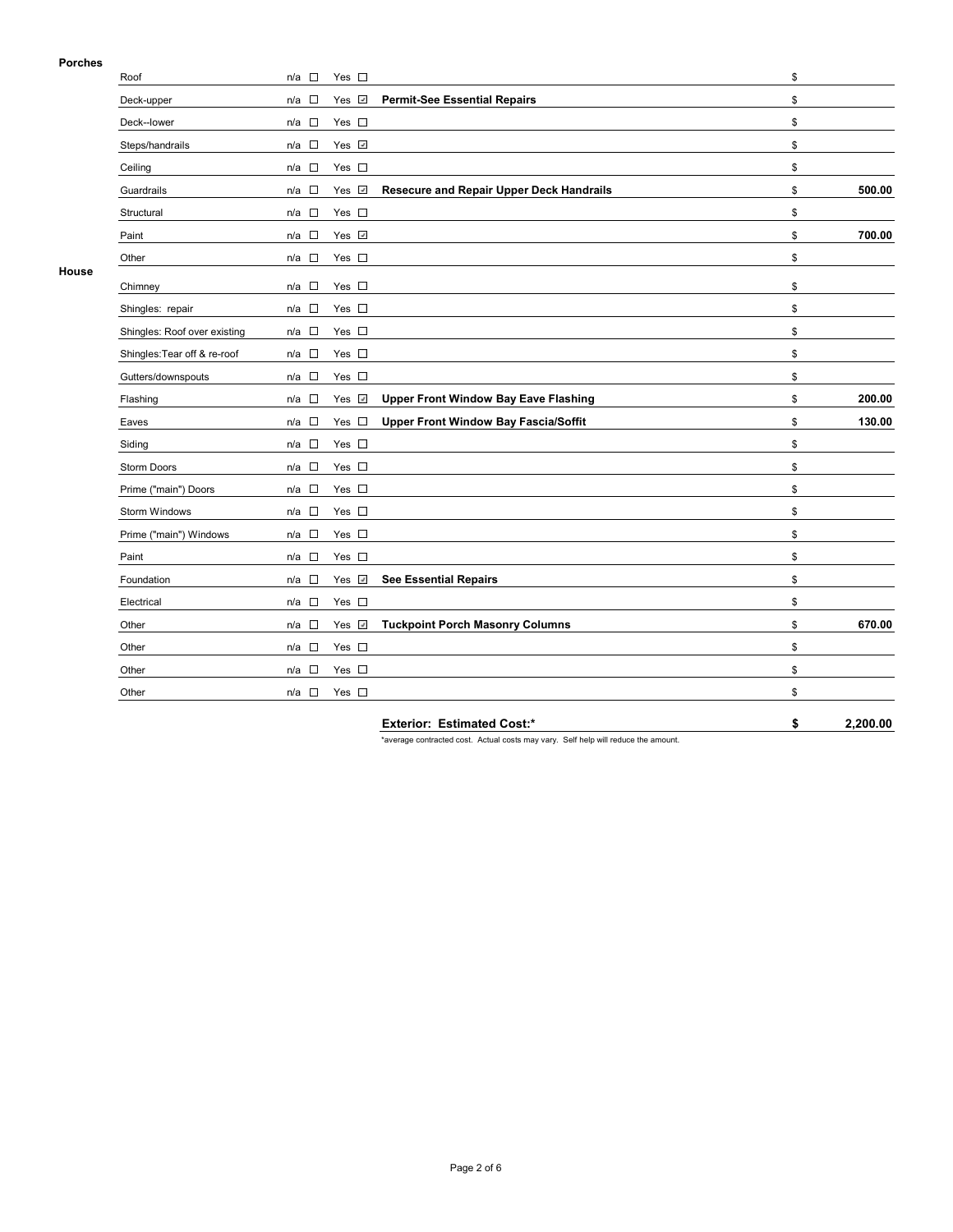# **Interior Condition Report**

| <b>Unit:</b> Entire unit (single family) | Lower |
|------------------------------------------|-------|
| Upper unit of duplex                     | Other |

Unit: Unit Computer unit of duplex<br>■ Unit Other Unit Of Disc  $\Box$ 

#### **Mechanical Required Work**

| Heating    |                                     |                 |               |                                     |    |
|------------|-------------------------------------|-----------------|---------------|-------------------------------------|----|
|            | Repair/replace boiler               | n/a $\square$   | Yes $\square$ |                                     | \$ |
|            | Repair radiation                    | $n/a$ $\square$ | Yes $\square$ |                                     | \$ |
|            | Repair/replace furnace              | $n/a$ $\square$ | Yes <b>⊽</b>  | <b>Permit-See Essential Repairs</b> | \$ |
|            | Repair ductwork                     | $\Box$<br>n/a   | Yes ⊻         | <b>See Essential Repairs</b>        | \$ |
|            | Replace thermostat                  | n/a             | Yes <b>√</b>  | <b>See Essential Repairs</b>        | \$ |
|            | Repair/replace grilles              | $n/a$ $\square$ | Yes $\square$ |                                     | \$ |
|            | Tune boiler/furn. insp ht exchanger | n/a □           | Yes $\square$ |                                     | \$ |
| Electrical | Repair/replace receptacles          | $\sim$<br>n/a   | Yes <b>√</b>  | <b>See Essential Repairs</b>        | \$ |
|            | Repair/replace switches             | $\Box$<br>n/a   | Yes <b>√</b>  | <b>See Essential Repairs</b>        | \$ |
|            | Repair/replace fixtures             | $n/a$ $\square$ | Yes √         | <b>See Essential Repairs</b>        | \$ |
|            | Install outlets and circuits        | $n/a$ $\square$ | Yes $\square$ |                                     | \$ |
|            | Install outlets and circuits        | $n/a$ $\square$ | Yes $\square$ |                                     | \$ |
|            | Install outlets and circuits        | $n/a$ $\square$ | Yes $\square$ |                                     | \$ |
|            | Install outlets and circuits        | $n/a$ $\square$ | Yes $\square$ |                                     | \$ |
|            | Upgrade service                     | $n/a$ $\square$ | Yes $\square$ |                                     | \$ |
|            | Other                               | $n/a$ $\square$ | Yes <b>√</b>  | <b>Permit-See Essential Repairs</b> | \$ |
|            | Other                               | $n/a$ $\square$ | Yes $\square$ |                                     | \$ |
| Plumbing   | Repair/replace kitchen sink         | $n/a$ $\square$ | Yes <b>√</b>  | <b>See Essential Repairs</b>        | \$ |
|            | Repair/replace kitchen sink faucet  | n/a $\square$   | Yes √         | <b>See Essential Repairs</b>        | \$ |
|            | Repair/replace tub                  | $n/a$ $\square$ | Yes √         | <b>See Essential Repairs</b>        | \$ |
|            | Repair/replace tub faucet           | $n/a$ $\square$ | Yes v         | <b>See Essential Repairs</b>        | \$ |
|            | Repair/replace toilet               | $n/a$ $\square$ | Yes <b>√</b>  | <b>See Essential Repairs</b>        | \$ |
|            | Repair/replace lavatory             | $n/a$ $\square$ | Yes v         | <b>See Essential Repairs</b>        | \$ |
|            | Repair/replace lavatory faucet      | $n/a$ $\square$ | Yes v         | <b>See Essential Repairs</b>        | \$ |
|            | Repair/replace wash tub             | $\Box$<br>n/a   | Yes $\square$ |                                     | \$ |
|            | Repair/replace wash tub faucet      | $n/a$ $\square$ | Yes $\square$ |                                     | \$ |
|            | Unclog piping:                      | n/a $\square$   | Yes $\square$ |                                     | \$ |
|            | Repair drain/waste/vent piping      | $n/a$ $\square$ | Yes v         | <b>See Essential Repairs</b>        | \$ |
|            | Repair water piping                 | n/a $\square$   | Yes v         | <b>See Essential Repairs</b>        | \$ |
|            | Repair/replace water heater         | $n/a$ $\square$ | Yes V         | <b>Permit-See Essential Repairs</b> | \$ |
|            | Other                               | $n/a$ $\square$ | Yes $\square$ |                                     | \$ |
|            | Other                               | n/a $\square$   | Yes $\square$ |                                     | \$ |
|            |                                     |                 |               |                                     |    |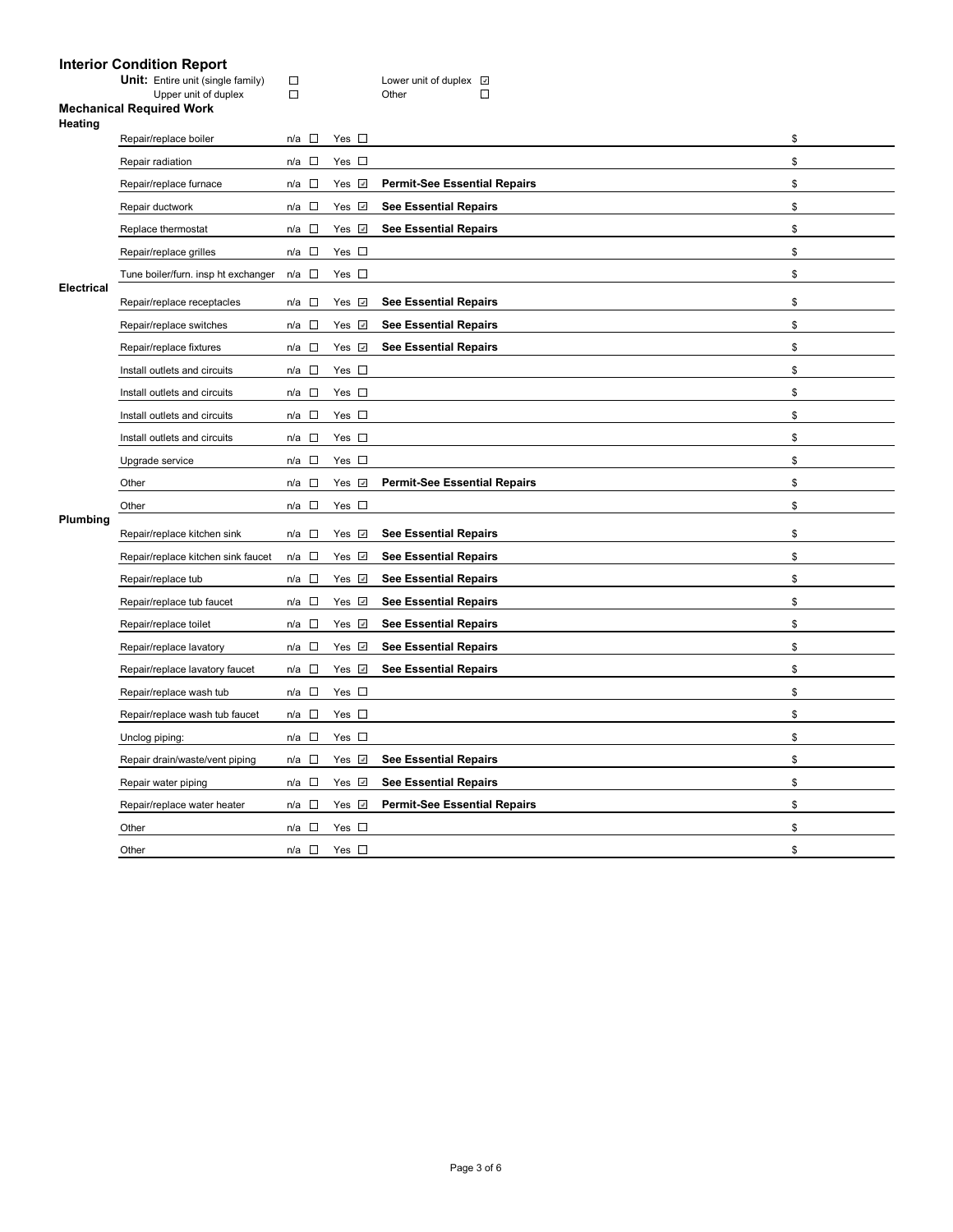#### **Windows**

|                       | Replace broken glass             | $n/a$ $\square$ | Yes $\sqrt{ }$ | <b>See Essential Repairs</b>     | \$           |
|-----------------------|----------------------------------|-----------------|----------------|----------------------------------|--------------|
|                       | Repair or replace sash           | $n/a$ $\square$ | Yes $\square$  |                                  | \$           |
| <b>Doors</b>          | Repair or replace doors          | $n/a$ $\square$ | Yes <b>☑</b>   |                                  | \$<br>950.00 |
|                       | Repair or repl. locks/latches    | n/a □           | Yes<br>$\sim$  | Self Help                        | \$           |
| <b>Walls/Ceilings</b> | Repair or repl. @ defective      | $n/a$ $\square$ | Yes $\sqrt{ }$ | <b>See Essential Repairs</b>     | \$           |
| <b>Fire Safety</b>    | Install smoke/CO alarm:bsmt.     | $n/a$ $\square$ | Yes $\sqrt{2}$ | <b>See Essential Repairs</b>     | \$           |
|                       | Install smoke/CO alarm: 1st flr. | $n/a$ $\square$ | Yes $\sqrt{2}$ | See Essential Repairs            | \$           |
|                       | Install smoke/CO alarm: 2nd flr. | $n/a$ $\square$ | Yes<br>$\sim$  | Self Help                        | \$           |
| <b>Handrails</b>      | Repair/replace defective         | $n/a$ $\square$ | Yes $\sqrt{2}$ | <b>See Essential Repairs</b>     | \$           |
| <b>Stairs</b>         | Repair defective                 | n/a $\square$   | Yes $\square$  |                                  | \$           |
| <b>Floors</b>         | Repair defective                 | $n/a$ $\square$ | Yes $\sqrt{ }$ | <b>See Essential Repairs</b>     | \$           |
| Other                 |                                  | $n/a$ $\square$ | Yes $\square$  |                                  | \$           |
|                       |                                  | $n/a$ $\square$ | Yes $\square$  |                                  | \$           |
|                       |                                  | $n/a$ $\square$ | Yes $\square$  |                                  | \$           |
|                       |                                  | $n/a$ $\square$ | Yes $\square$  |                                  | \$           |
|                       |                                  |                 |                | <b>Interior: Estimated Cost:</b> | \$<br>950.00 |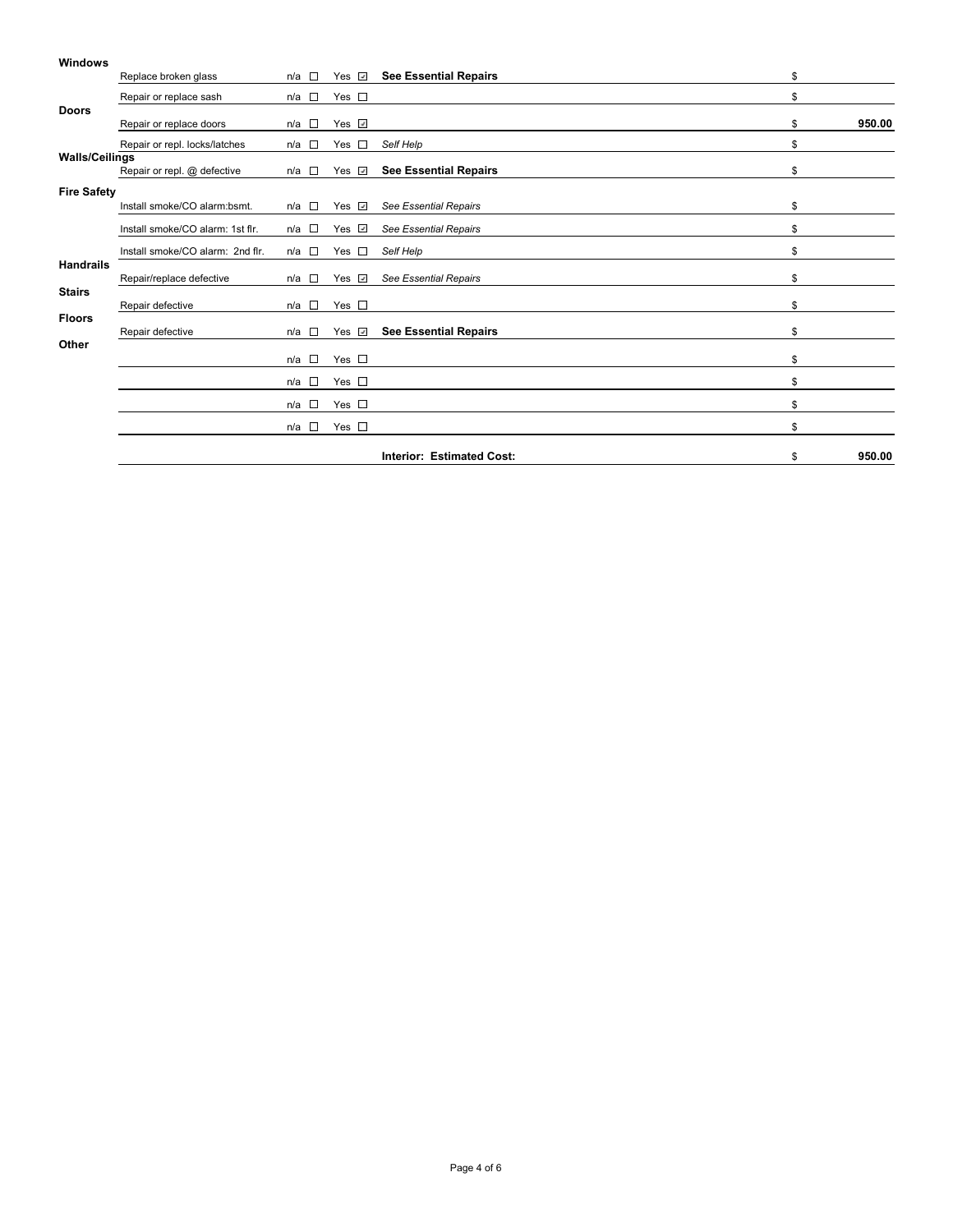# **Interior Condition Report**

| <b>Unit:</b> Entire unit (single family) | Lower |
|------------------------------------------|-------|
| Upper unit of duplex                     | Other |

Unit: Unit Computer unit of duplex<br>■ Unit of duplex<br>■ Unit Other Unit Of D  $\Box$ 

#### **Mechanical Required Work**

| Heating    | Repair/replace boiler               | $n/a$ $\square$ | Yes $\square$      |                                     | \$ |
|------------|-------------------------------------|-----------------|--------------------|-------------------------------------|----|
|            | Repair radiation                    | n/a □           | Yes $\square$      |                                     | \$ |
|            | Repair/replace furnace              | $n/a$ $\square$ | Yes <b>☑</b>       | <b>Permit-See Essential Repairs</b> | \$ |
|            | Repair ductwork                     | $n/a$ $\square$ | Yes $\sqrt{ }$     | <b>See Essential Repairs</b>        | \$ |
|            | Replace thermostat                  | $n/a$ $\square$ | Yes <b>☑</b>       | <b>See Essential Repairs</b>        | \$ |
|            |                                     | $n/a$ $\square$ | Yes $\square$      |                                     | \$ |
|            | Repair/replace grilles              |                 |                    |                                     |    |
| Electrical | Tune boiler/furn. insp ht exchanger | $n/a$ $\square$ | Yes $\square$      |                                     | \$ |
|            | Repair/replace receptacles          | n/a □           | Yes $\sqrt{ }$     | <b>See Essential Repairs</b>        | \$ |
|            | Repair/replace switches             | n/a $\square$   | Yes <b>☑</b>       | <b>See Essential Repairs</b>        | \$ |
|            | Repair/replace fixtures             | $n/a$ $\square$ | Yes $\overline{v}$ | <b>See Essential Repairs</b>        | \$ |
|            | Install outlets and circuits        | $n/a$ $\square$ | Yes $\square$      |                                     | \$ |
|            | Install outlets and circuits        | $n/a$ $\square$ | Yes $\square$      |                                     | \$ |
|            | Install outlets and circuits        | $n/a$ $\square$ | Yes $\square$      |                                     | \$ |
|            | Install outlets and circuits        | n/a $\square$   | Yes $\square$      |                                     | \$ |
|            | Upgrade service                     | $n/a$ $\square$ | Yes $\square$      |                                     | \$ |
|            | Other                               | $n/a$ $\square$ | Yes <b>☑</b>       | <b>Permit-See Essential Repairs</b> | \$ |
|            | Other                               | $n/a$ $\square$ | Yes $\square$      |                                     | \$ |
| Plumbing   | Repair/replace kitchen sink         | $n/a$ $\square$ | Yes $\overline{v}$ | <b>See Essential Repairs</b>        | \$ |
|            | Repair/replace kitchen sink faucet  | $n/a$ $\square$ | Yes ⊡              | <b>See Essential Repairs</b>        | \$ |
|            | Repair/replace tub                  | $n/a$ $\square$ | Yes V              | <b>See Essential Repairs</b>        | \$ |
|            | Repair/replace tub faucet           | $n/a$ $\square$ | Yes <b>☑</b>       | <b>See Essential Repairs</b>        | \$ |
|            | Repair/replace toilet               | $n/a$ $\square$ | Yes <b>☑</b>       | <b>See Essential Repairs</b>        | \$ |
|            | Repair/replace lavatory             | $n/a$ $\square$ | Yes M              | <b>See Essential Repairs</b>        | \$ |
|            | Repair/replace lavatory faucet      | $n/a$ $\square$ | Yes V              | <b>See Essential Repairs</b>        | \$ |
|            | Repair/replace wash tub             | $n/a$ $\square$ | Yes $\square$      |                                     | \$ |
|            | Repair/replace wash tub faucet      | n/a $\square$   | Yes $\square$      |                                     | \$ |
|            | Unclog piping:                      | $n/a$ $\square$ | Yes $\square$      |                                     | \$ |
|            | Repair drain/waste/vent piping      | $n/a$ $\square$ | Yes <b>☑</b>       | <b>See Essential Repairs</b>        | \$ |
|            | Repair water piping                 | $n/a$ $\square$ | Yes $\Box$         | <b>See Essential Repairs</b>        | \$ |
|            | Repair/replace water heater         | $n/a$ $\square$ | Yes Z              | <b>Permit-See Essential Repairs</b> | \$ |
|            | Other                               | $n/a$ $\square$ | Yes $\square$      |                                     | \$ |
|            | Other                               | n/a □           | Yes $\square$      |                                     | \$ |
|            |                                     |                 |                    |                                     |    |